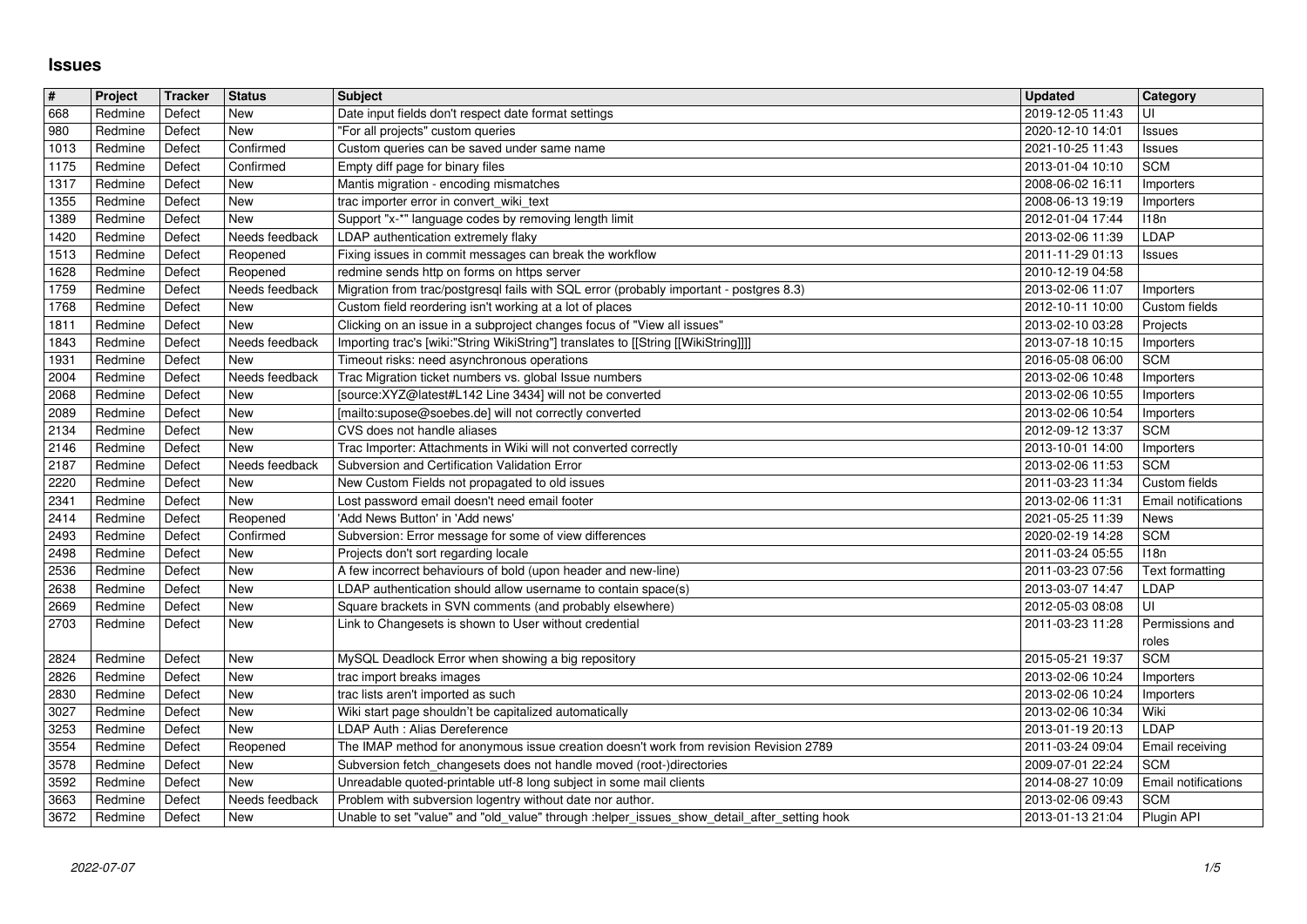| $\overline{\mathbf{t}}$ | Project            | <b>Tracker</b>   | <b>Status</b>              | Subject                                                                                                                                                                | <b>Updated</b>                       | Category                        |
|-------------------------|--------------------|------------------|----------------------------|------------------------------------------------------------------------------------------------------------------------------------------------------------------------|--------------------------------------|---------------------------------|
| 3692<br>3722            | Redmine<br>Redmine | Defect<br>Defect | <b>New</b><br><b>New</b>   | URL-generation is brittle with trailing slashes<br>Nested projects can get in disorder                                                                                 | 2010-06-21 23:11<br>2012-05-23 06:09 | Email notifications<br>Projects |
| 3727                    | Redmine            | Defect           | <b>New</b>                 | Redmine.pm doesn't work when merging                                                                                                                                   | 2011-08-16 11:01                     | SCM extra                       |
| 3734<br>3793            | Redmine<br>Redmine | Defect<br>Defect | Needs feedback<br>Reopened | fetch_changesets save local time instead of GMT in the database.<br>Error 302 (Found): "Filter chain halted" on issue creation                                         | 2013-02-06 09:36<br>2013-10-14 11:54 | <b>SCM</b><br>Issues            |
| 3910                    | Redmine            | Defect           | <b>New</b>                 | Trac to Redmine wiki migration problems                                                                                                                                | 2012-02-21 22:16                     | Importers                       |
| 3914                    | Redmine            | Defect           | <b>New</b>                 | Version information displayed in Gantt chart regardeless of "Assigned to" field                                                                                        | 2010-10-03 15:13                     | Gantt                           |
| 3928                    | Redmine            | Defect           | <b>New</b>                 | should complain when cookies are disabled on browser                                                                                                                   | 2012-12-19 16:36                     | Accounts /<br>authentication    |
| 3943                    | Redmine            | Defect           | <b>New</b>                 | Subversion: Directory revision list contains faulty revisions                                                                                                          | 2011-03-23 05:32                     | <b>SCM</b>                      |
| 3951<br>3977            | Redmine<br>Redmine | Defect<br>Defect | <b>New</b><br><b>New</b>   | The SubversionAdapter entries function should use io.readlines instead of io.read<br>Redmine.pm Random Issue on Large Checkout/Commit                                  | 2009-10-16 18:09<br>2011-03-24 06:18 | <b>SCM</b><br>SCM extra         |
| 3984                    | Redmine            | Defect           | New                        | On-the-fly user creation fails silently if LDAP attribute is not found for new user                                                                                    | 2012-06-01 17:43                     | Accounts /                      |
|                         |                    |                  |                            |                                                                                                                                                                        |                                      | authentication                  |
| 3993<br>4043            | Redmine<br>Redmine | Defect<br>Defect | <b>New</b><br>New          | Wrong connection settings broke migration from trac<br>username/password fields get autocompleted                                                                      | 2011-03-24 10:46<br>2015-12-13 13:39 | Importers<br>UI                 |
| 4073                    | Redmine            | Defect           | Confirmed                  | Editing/deleting cross-projects custom query mistakenly redirects to "All issues" page                                                                                 | 2013-05-11 04:02                     | UI                              |
| 4141<br>4257            | Redmine<br>Redmine | Defect<br>Defect | <b>New</b><br>New          | Attachments added in a comment via email are not displayed in the ticket history<br>Broken support for Principal plugins                                               | 2009-11-28 13:16<br>2013-01-13 21:04 | Email receiving<br>Plugin API   |
| 4283                    | Redmine            | Defect           | <b>New</b>                 | LDAP attributes should be read as user                                                                                                                                 | 2013-01-14 11:19                     | LDAP                            |
| 4340                    | Redmine            | Defect           | <b>New</b>                 | migrate_from_trac can't find table "component"                                                                                                                         | 2010-07-16 14:21                     | Importers                       |
| 4448<br>4472            | Redmine<br>Redmine | Defect<br>Defect | <b>New</b><br>New          | Subversion password cleanly visible in the process list and some logs<br>Escape <code> tag</code>                                                                      | 2009-12-26 17:16<br>2017-04-20 11:57 | <b>SCM</b><br>Text formatting   |
| 4483                    | Redmine            | Defect           | <b>New</b>                 | LDAP authentication with Redmine doesn't return an error when credentials used to bind to LDAP are incorrect                                                           | 2020-11-24 06:18                     | LDAP                            |
| 4538                    | Redmine            | Defect           | <b>New</b>                 | .htaccess redirect rules not working when multiple CGI/FastCGI modules enabled                                                                                         | 2011-09-17 13:06                     | Permissions and<br>roles        |
| 4544                    | Redmine            | Defect           | New                        | Wiki exported HTML has different CSS formatting to the original                                                                                                        | 2016-03-31 12:03                     | Wiki                            |
| 4588                    | Redmine            | Defect           | <b>New</b>                 | In status form of version view, link to issues results limited.                                                                                                        | 2010-01-15 02:11                     |                                 |
| 4648<br>4657            | Redmine<br>Redmine | Defect<br>Defect | <b>New</b><br>New          | Using repository comments to change issue status conflicts with workflow<br>Wrong timestamp for import of entries of the last ChangeSet.                               | 2012-05-03 08:02<br>2011-03-03 09:14 | <b>SCM</b><br><b>SCM</b>        |
| 4682                    | Redmine            | Defect           | Confirmed                  | Completed version with wrong progress bar status                                                                                                                       | 2022-03-27 23:17                     | Roadmap                         |
| 4725<br>4731            | Redmine<br>Redmine | Defect<br>Defect | New<br>New                 | Error displaying Project's Settings when repository configured<br>If I click the Update link too soon the update form is shown without the issue                       | 2011-10-12 14:33<br>2013-02-06 09:08 | <b>SCM</b><br>Issues            |
| 4766                    | Redmine            | Defect           | <b>New</b>                 | Bad PDF files and SQL queries generated under certain locales                                                                                                          | 2011-03-23 06:48                     | PDF export                      |
| 4825                    | Redmine            | Defect           | <b>New</b>                 | Several related bugs relating to registration, sign in and account preferences.                                                                                        | 2011-06-27 15:41                     | Accounts /                      |
| 4953                    | Redmine            | Defect           | Confirmed                  | "In the past N days" filter displays N+1 days                                                                                                                          | 2016-12-23 10:26                     | authentication<br>UI            |
| 4956                    | Redmine            | Defect           | New                        | Proejct Settings submenu disappearing when viewing another controller                                                                                                  | 2010-03-04 06:33                     | l UI                            |
| 4994<br>5016            | Redmine<br>Redmine | Defect<br>Defect | New<br>New                 | Issue global custom fields should be available in filters only for their trackers<br>link_to_if_authorized does not display an authorized linke if passing a named url | 2010-03-08 07:34<br>2011-03-16 20:14 | Custom fields<br>UI             |
| 5020                    | Redmine            | Defect           | New                        | Advanced Subversion Integration Howto is confusing                                                                                                                     | 2010-03-09 20:41                     | Documentation                   |
| 5053<br>5070            | Redmine<br>Redmine | Defect<br>Defect | New<br>New                 | Project deletion thinks 2 projects are related<br>Redmine.pm does not allow Administrators to access svn repositories                                                  | 2011-08-31 09:00<br>2012-05-09 14:21 | Projects<br>SCM extra           |
|                         |                    |                  |                            |                                                                                                                                                                        |                                      |                                 |
|                         |                    |                  |                            |                                                                                                                                                                        |                                      |                                 |
|                         |                    |                  |                            |                                                                                                                                                                        |                                      |                                 |
|                         |                    |                  |                            |                                                                                                                                                                        |                                      |                                 |
|                         |                    |                  |                            |                                                                                                                                                                        |                                      |                                 |
|                         |                    |                  |                            |                                                                                                                                                                        |                                      |                                 |
|                         |                    |                  |                            |                                                                                                                                                                        |                                      |                                 |
|                         |                    |                  |                            |                                                                                                                                                                        |                                      |                                 |
|                         |                    |                  |                            |                                                                                                                                                                        |                                      |                                 |
|                         |                    |                  |                            |                                                                                                                                                                        |                                      |                                 |
|                         |                    |                  |                            |                                                                                                                                                                        |                                      |                                 |
|                         |                    |                  |                            |                                                                                                                                                                        |                                      |                                 |
|                         |                    |                  |                            |                                                                                                                                                                        |                                      |                                 |
|                         |                    |                  |                            |                                                                                                                                                                        |                                      |                                 |
|                         |                    |                  |                            |                                                                                                                                                                        |                                      |                                 |
|                         |                    |                  |                            |                                                                                                                                                                        |                                      |                                 |
|                         |                    |                  |                            |                                                                                                                                                                        |                                      |                                 |
|                         |                    |                  |                            |                                                                                                                                                                        |                                      |                                 |
|                         |                    |                  |                            |                                                                                                                                                                        |                                      |                                 |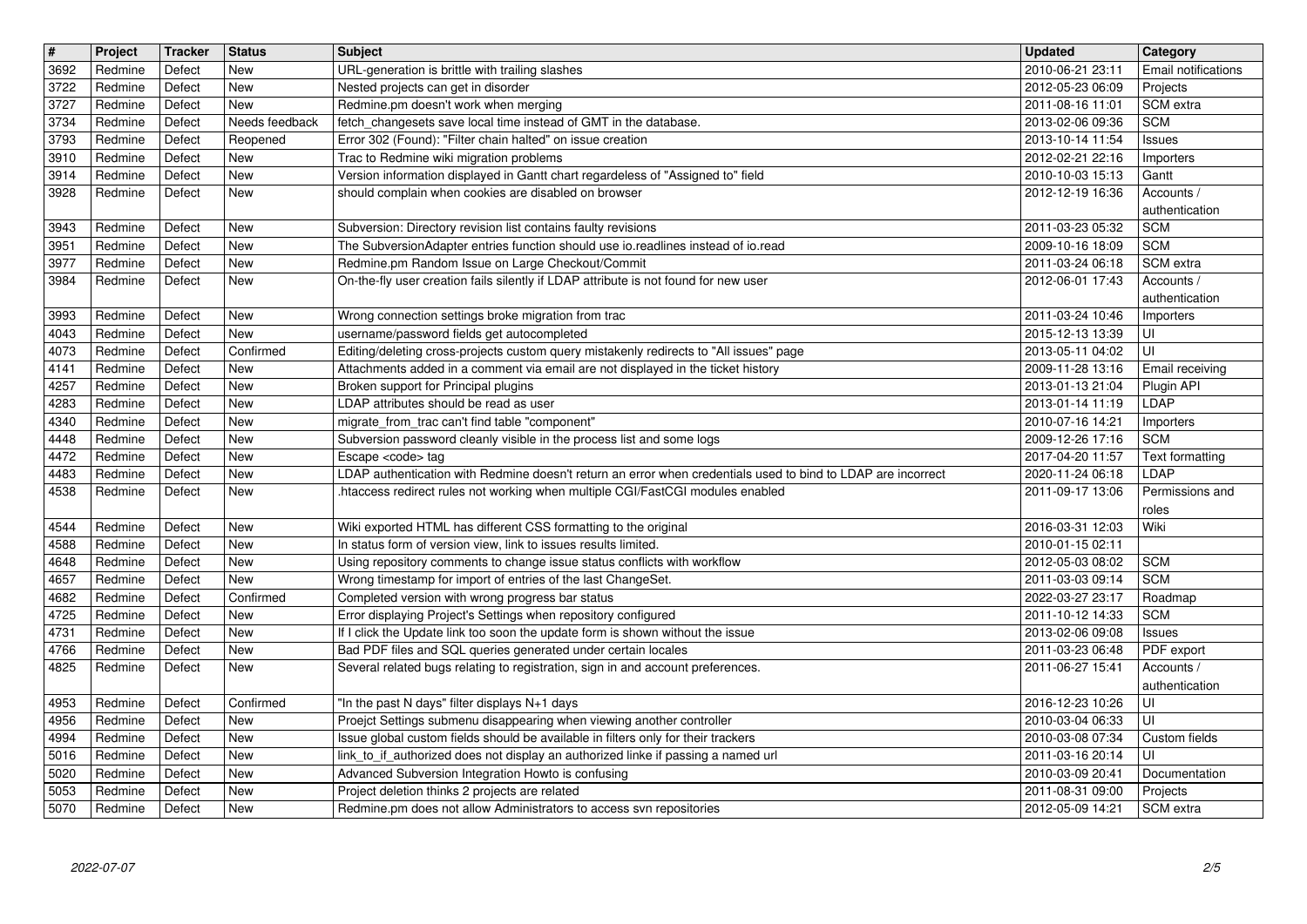| $\overline{\mathbf{t}}$ | Project             | <b>Tracker</b>   | <b>Status</b>            | Subject                                                                                                                                                   | Updated                              | Category                           |
|-------------------------|---------------------|------------------|--------------------------|-----------------------------------------------------------------------------------------------------------------------------------------------------------|--------------------------------------|------------------------------------|
| 5071<br>5072            | Redmine<br>Redmine  | Defect<br>Defect | <b>New</b><br>Resolved   | Redmine.pm, setting RedmineCacheCredsMax option causes Apache 2.2.14 to exit on startup<br>SVN Repository Error when using FastCGI on IIS7                | 2011-03-24 08:00<br>2012-03-26 14:08 | SCM extra<br><b>SCM</b>            |
| 5114                    | Redmine             | Defect           | Reopened                 | New issue statuses not showing up in old workflows                                                                                                        | 2013-06-17 18:39                     | <b>Issues</b>                      |
| 5118                    | Redmine             | Defect           | New                      | "Follow"ing issues not updated on preceding issue change                                                                                                  | 2010-03-18 15:33                     | <b>Issues</b>                      |
| 5124                    | Redmine             | Defect<br>Defect | <b>New</b><br><b>New</b> | Errors in formatting of texts 2.                                                                                                                          | 2012-06-10 22:42                     | Text formatting                    |
| 5139<br>5211            | Redmine<br>Redmine  | Defect           | Confirmed                | Default issue display cannot be changed by setting display options<br>Gantt to PDF not working with subtasking                                            | 2011-03-23 21:11<br>2013-01-15 11:40 | <b>Issues</b><br>Gantt             |
| 5230                    | Redmine             | Defect           | New                      | Invalid form authenticity token.                                                                                                                          | 2016-10-25 14:32                     | Accounts /                         |
| 5236                    | Redmine             | Defect           | <b>New</b>               |                                                                                                                                                           | 2017-06-28 17:56                     | authentication<br><b>SCM</b>       |
| 5273                    | Redmine             | Defect           | New                      | Can't browse SVN of private project w/o giving a login and pass in settings<br>Unable to configure PluginSimpleCI plugin - custom fields list is empty    | 2010-04-08 16:58                     |                                    |
| 5327                    | Redmine             | Defect           | Reopened                 | Auth source LDAP parameters being filled incorrectly                                                                                                      | 2011-07-07 13:52                     | UI                                 |
| 5334                    | Redmine             | Defect           | <b>New</b>               | MailHandler not processing incoming emails - Unprocessable Entity                                                                                         | 2011-04-14 16:39                     | Email receiving                    |
| 5357<br>5362            | Redmine<br>Redmine  | Defect<br>Defect | New<br><b>New</b>        | Git: SCM revisions ordered by date/time (should be reverse commit order)<br>Export Issue-List to Pdf with Custom Field does not wrap                      | 2011-08-26 04:23<br>2012-01-13 20:00 | <b>SCM</b><br>PDF export           |
| 5384                    | Redmine             | Defect           | <b>New</b>               | Subtickets not showing properly in issue list                                                                                                             | 2015-02-03 03:53                     | <b>Issues</b>                      |
| 5398                    | Redmine             | Defect           | <b>New</b>               | Can not reschedule the start date of following issues at once                                                                                             | 2011-02-18 13:35                     | Issues planning                    |
| 5400<br>5475            | Redmine<br>Redmine  | Defect<br>Defect | New<br>Confirmed         | Incoming Mails bounce with "permission denied. Command output: warning: peer certificate "<br>Non conformances with W3C xhtml transitional standards      | 2013-09-26 10:11<br>2013-11-14 09:44 | Email receiving<br>Code            |
|                         |                     |                  |                          |                                                                                                                                                           |                                      | cleanup/refactoring                |
| 5513                    | Redmine             | Defect           | <b>New</b>               | The length of Name filed in add new category does not match max length                                                                                    | 2016-02-07 08:38                     | UI                                 |
| 5545<br>5546            | Redmine<br>Redmine  | Defect<br>Defect | <b>New</b><br>New        | Active Directory user account with a password {space} failed LDAP authentication<br>Password match check in use when changing to Idap                     | 2010-09-01 08:52<br>2010-05-18 13:20 | LDAP<br>LDAP                       |
| 5560                    | Redmine             | Defect           | <b>New</b>               | Changing System Time Zone Causes Issue Updates to Change Order                                                                                            | 2011-04-18 08:09                     | Rails support                      |
| 5586                    | Redmine             | Defect           | New                      | Closing when marked as duplicate (also: closing model in general)                                                                                         | 2014-04-17 00:05                     | <b>Issues</b>                      |
| 5587<br>5650            | Redmine<br>Redmine  | Defect<br>Defect | <b>New</b><br><b>New</b> | Custom fields 'required' not taking Tracker into account<br>migrate_from_trac.rake                                                                        | 2020-12-06 14:48                     | Issues                             |
| 5683                    | Redmine             | Defect           | <b>New</b>               | Project copy Lock wait timeout                                                                                                                            | 2011-03-24 09:03<br>2010-06-22 03:01 | Importers<br>Projects              |
| 5745                    | Redmine             | Defect           | <b>New</b>               | Auto-set status when assigning issues via bulk-update                                                                                                     | 2011-07-13 19:09                     | Issues workflow                    |
| 5749                    | Redmine             | Defect           | <b>New</b>               | ETag on activity page ignores module, theme, project name changes                                                                                         | 2010-08-09 21:06                     | UI                                 |
| 5826<br>5871            | Redmine             | Defect           | New                      | Issue copying projects<br>Hard coded English strings in Wiki                                                                                              | 2010-07-27 09:23                     | Administration                     |
| 5908                    | Redmine<br>Redmine  | Defect<br>Defect | Confirmed<br>Confirmed   | Odd rendering of right click menu in Firefox                                                                                                              | 2013-01-15 09:17<br>2013-01-15 10:28 | UI<br>UI                           |
| 5932                    | Redmine             | Defect           | Reopened                 | hook for :view_repositories_show_contextual is incomplete                                                                                                 | 2010-07-25 03:19                     | Plugin API                         |
| 5933                    | Redmine             | Defect           | New                      | News don't appear in the parent project                                                                                                                   | 2018-09-02 04:50                     | <b>News</b>                        |
| 5942<br>5976            | Redmine<br>Redmine  | Defect<br>Defect | New<br>Confirmed         | Groups with a few thousand users gives issues in a few UIs and slow-downs on a few screens<br>Uniqueness of User model fields is not checked sufficiently | 2011-03-24 03:07<br>2013-01-16 19:39 | Groups<br>Accounts /               |
|                         |                     |                  |                          |                                                                                                                                                           |                                      | authentication                     |
|                         | 5983 Redmine Defect |                  | New                      | Redmine.pm possible wrong HTTP responce                                                                                                                   | 2011-03-24 09:00                     | SCM extra                          |
| 5994<br>5998            | Redmine<br>Redmine  | Defect<br>Defect | New<br>Confirmed         | Creating new issue via email submission strips attached emails<br>New line not taking effect on a certain piece of text                                   | 2012-02-29 16:02<br>2013-01-15 10:18 | Email receiving<br>Text formatting |
| 6023                    | Redmine             | Defect           | New                      | All members are displayed in issue summaries, even if they cannot be assigned                                                                             | 2021-08-22 11:27                     | <b>Issues</b>                      |
|                         |                     |                  |                          |                                                                                                                                                           |                                      |                                    |
|                         |                     |                  |                          |                                                                                                                                                           |                                      |                                    |
|                         |                     |                  |                          |                                                                                                                                                           |                                      |                                    |
|                         |                     |                  |                          |                                                                                                                                                           |                                      |                                    |
|                         |                     |                  |                          |                                                                                                                                                           |                                      |                                    |
|                         |                     |                  |                          |                                                                                                                                                           |                                      |                                    |
|                         |                     |                  |                          |                                                                                                                                                           |                                      |                                    |
|                         |                     |                  |                          |                                                                                                                                                           |                                      |                                    |
|                         |                     |                  |                          |                                                                                                                                                           |                                      |                                    |
|                         |                     |                  |                          |                                                                                                                                                           |                                      |                                    |
|                         |                     |                  |                          |                                                                                                                                                           |                                      |                                    |
|                         |                     |                  |                          |                                                                                                                                                           |                                      |                                    |
|                         |                     |                  |                          |                                                                                                                                                           |                                      |                                    |
|                         |                     |                  |                          |                                                                                                                                                           |                                      |                                    |
|                         |                     |                  |                          |                                                                                                                                                           |                                      |                                    |
|                         |                     |                  |                          |                                                                                                                                                           |                                      |                                    |
|                         |                     |                  |                          |                                                                                                                                                           |                                      |                                    |
|                         |                     |                  |                          |                                                                                                                                                           |                                      |                                    |
|                         |                     |                  |                          |                                                                                                                                                           |                                      |                                    |
|                         |                     |                  |                          |                                                                                                                                                           |                                      |                                    |
|                         |                     |                  |                          |                                                                                                                                                           |                                      |                                    |
|                         |                     |                  |                          |                                                                                                                                                           |                                      |                                    |
|                         |                     |                  |                          |                                                                                                                                                           |                                      |                                    |
|                         |                     |                  |                          |                                                                                                                                                           |                                      |                                    |
|                         |                     |                  |                          |                                                                                                                                                           |                                      |                                    |
|                         |                     |                  |                          |                                                                                                                                                           |                                      |                                    |
|                         |                     |                  |                          |                                                                                                                                                           |                                      |                                    |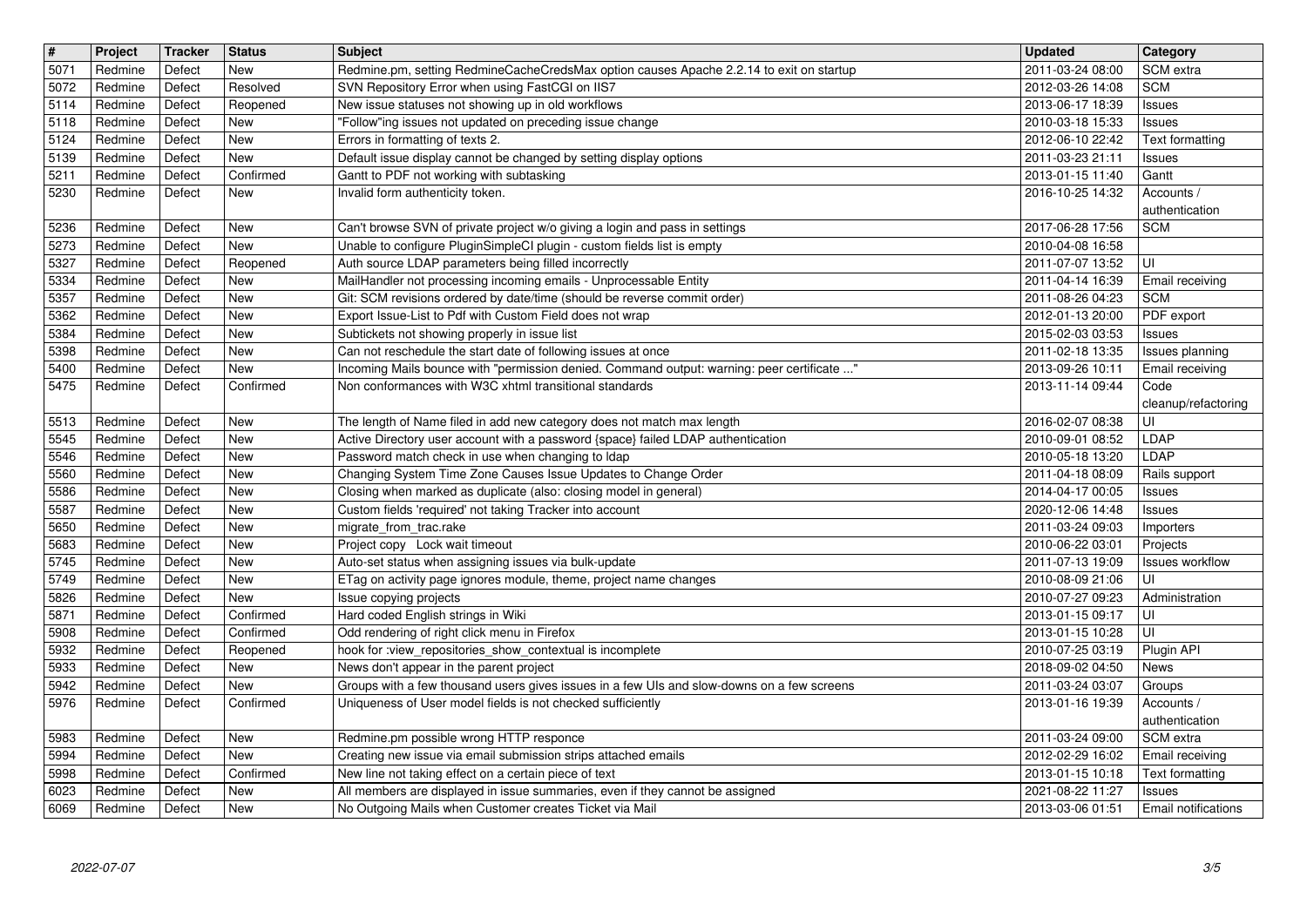| $\sqrt{t}$   | Project            | <b>Tracker</b>   | <b>Status</b>            | <b>Subject</b>                                                                                                                                          | <b>Updated</b>                                   | Category                                      |
|--------------|--------------------|------------------|--------------------------|---------------------------------------------------------------------------------------------------------------------------------------------------------|--------------------------------------------------|-----------------------------------------------|
| 6070         | Redmine            | Defect           | <b>New</b>               | User doesn't see his own Tickets in Redmine when submitted by Mail                                                                                      | 2010-08-06 23:01                                 | Issues permissions                            |
| 6082<br>6088 | Redmine<br>Redmine | Defect<br>Defect | Confirmed<br><b>New</b>  | acts_as_event email key<br>eMail in uncommon formats considered invalid                                                                                 | 2021-03-05 06:44<br>2011-01-15 09:48             | Activity view<br>Accounts /                   |
|              |                    |                  |                          |                                                                                                                                                         |                                                  | authentication                                |
| 6089         | Redmine            | Defect           | <b>New</b>               | Large uploads fails with Firefox                                                                                                                        | 2014-08-08 20:22                                 | Attachments                                   |
| 6141         | Redmine            | Defect           | <b>New</b>               | No data to display in Documents                                                                                                                         | 2014-03-20 19:33                                 | Documents                                     |
| 6149         | Redmine            | Defect           | <b>New</b>               | Links to wiki pages break when moving issues from one project to another                                                                                | 2010-08-17 16:44                                 | <b>Issues</b>                                 |
| 6179         | Redmine<br>Redmine | Defect<br>Defect | <b>New</b><br><b>New</b> | Required fields aren't denoted on the batch-edit forms<br>Localized decimal numbers                                                                     | 2010-08-19 23:08<br>2016-08-24 01:32             | UI<br>118n                                    |
| 6182<br>6254 | Redmine            | Defect           | <b>New</b>               | Remove 'invalid user' notification on password request with invalid e-mailadress                                                                        | 2017-02-22 02:39                                 | Accounts /                                    |
|              |                    |                  |                          |                                                                                                                                                         |                                                  | authentication                                |
| 6295         | Redmine            | Defect           | <b>New</b>               | Some context menu actions in "View all issues" page redirect to issue's project                                                                         | 2012-06-10 22:42                                 | <b>Issues</b>                                 |
| 6301         | Redmine            | Defect           | <b>New</b>               | Unintuitive display of groups in project settings                                                                                                       | 2010-09-05 23:37                                 | UI                                            |
| 6320<br>6324 | Redmine            | Defect<br>Defect | <b>New</b><br>New        | Subtasks do not appear under parent task in Issues view                                                                                                 | 2022-01-12 08:50                                 | <b>Issues</b>                                 |
| 6334         | Redmine<br>Redmine | Defect           | New                      | requires_redmine_plugin should defer loading plugins if not all dependencies are met<br>Unable to control the visibility of Versions in parent projects | 2018-11-06 08:34<br>2010-09-09 18:59             | Plugin API<br>Roadmap                         |
| 6376         | Redmine            | Defect           | Reopened                 | Turning off textile inline with '==' doesn't work.                                                                                                      | 2013-04-09 17:24                                 | Text formatting                               |
| 6378         | Redmine            | Defect           | Reopened                 | Subtask - Start is invalid                                                                                                                              | 2014-06-14 05:53                                 | Issues                                        |
| 6419         | Redmine            | Defect           | <b>New</b>               | %Done <= 99 filter not removing row for version that's 100% complete                                                                                    | 2010-10-25 16:59                                 | Gantt                                         |
| 6433<br>6460 | Redmine<br>Redmine | Defect<br>Defect | <b>New</b><br><b>New</b> | IMAP receiving does not create a new user<br>E-mail notification should be sent for subtasks updates                                                    | 2011-01-25 16:13<br>2011-03-23 11:55             | Email receiving<br><b>Email notifications</b> |
| 6468         | Redmine            | Defect           | New                      | wrong update query in Issue model                                                                                                                       | 2010-10-11 12:39                                 |                                               |
| 6523         | Redmine            | Defect           | Needs feedback           | Sort order doesn't treat german "umlaute" correct in user listing                                                                                       | 2015-04-21 14:40                                 | 118n                                          |
| 6551         | Redmine            | Defect           | <b>New</b>               | Highlighting in search results is case sensitive for cyrillic pattern                                                                                   | 2013-10-14 11:55                                 | Search engine                                 |
| 6577         | Redmine            | Defect           | <b>New</b>               | Does not filter issuses with Russian subjects                                                                                                           | 2011-05-12 11:14                                 | <b>Issues</b>                                 |
| 6583<br>6609 | Redmine<br>Redmine | Defect<br>Defect | <b>New</b><br>Reopened   | Separate non-subURI Redmine instances on the same machine cannot be logged into at once<br>% Done for Parent Tasks [2]                                  | 2010-10-06 03:37<br>2021-11-18 00:49             | <b>Issues</b>                                 |
| 6632         | Redmine            | Defect           | <b>New</b>               | Incomplete migration from Trac to Redmine                                                                                                               | 2014-05-12 10:36                                 | Importers                                     |
| 6662         | Redmine            | Defect           | <b>New</b>               | JavaScript is not minified for production use                                                                                                           | 2010-10-14 17:43                                 |                                               |
| 6667         | Redmine            | Defect           | <b>New</b>               | REST API call with POST/PUT                                                                                                                             | 2012-02-21 07:15                                 | <b>REST API</b>                               |
| 6671         | Redmine            | Defect           | <b>New</b>               | In version detail page of a project that has sub-projects when you click on a category of a sub-project it opens a wrong page 2010-10-14 13:43          |                                                  |                                               |
| 6713<br>6725 | Redmine<br>Redmine | Defect<br>Defect | <b>New</b><br><b>New</b> | Git: Not able to Resetting Redmine project respository<br>Acronyms don't work for Russian language                                                      | 2011-07-10 17:22<br>2017-07-28 22:05             | <b>SCM</b><br>Text formatting                 |
| 6749         | Redmine            | Defect           | New                      | Manage is too broad for Issue Categories                                                                                                                | 2010-10-28 01:12                                 | Issues permissions                            |
| 6802         | Redmine            | Defect           | <b>New</b>               | Autolinking should not occur in link titles                                                                                                             | 2018-09-16 00:08                                 | <b>Text formatting</b>                        |
| 6857         | Redmine            | Defect           | New                      | git references leaking from subproject to project                                                                                                       | 2013-11-27 14:56                                 | <b>SCM</b>                                    |
| 6868         | Redmine            | Defect           | Reopened                 | migrate_from_trac and trac 0.12                                                                                                                         | 2013-10-16 14:00                                 | Importers                                     |
| 6878<br>6915 | Redmine<br>Redmine | Defect<br>Defect | New<br>New               | Copy Project: Using Browser Navigation Corrupts Projects<br>Error message when project can not be archived should be better (or documented)             | 2011-06-06 09:21<br>2015-01-05 11:45    Projects | Projects                                      |
| 6917         | Redmine            | Defect           | New                      | respond to without attributes? does not work from runner                                                                                                | 2010-11-16 20:24                                 |                                               |
| 6925         | Redmine            | Defect           | New                      | Idap authentication can fail when multiple entries are returned                                                                                         | 2011-08-06 03:49                                 | LDAP                                          |
| 6951<br>6969 | Redmine<br>Redmine | Defect<br>Defect | New<br>Reopened          | Context Menu Broken on Mac<br>Less-than sign in issue description and comments are not escaped                                                          | 2010-11-24 16:04<br>2020-10-28 02:21             | Text formatting                               |
|              |                    |                  |                          |                                                                                                                                                         |                                                  |                                               |
|              |                    |                  |                          |                                                                                                                                                         |                                                  |                                               |
|              |                    |                  |                          |                                                                                                                                                         |                                                  |                                               |
|              |                    |                  |                          |                                                                                                                                                         |                                                  |                                               |
|              |                    |                  |                          |                                                                                                                                                         |                                                  |                                               |
|              |                    |                  |                          |                                                                                                                                                         |                                                  |                                               |
|              |                    |                  |                          |                                                                                                                                                         |                                                  |                                               |
|              |                    |                  |                          |                                                                                                                                                         |                                                  |                                               |
|              |                    |                  |                          |                                                                                                                                                         |                                                  |                                               |
|              |                    |                  |                          |                                                                                                                                                         |                                                  |                                               |
|              |                    |                  |                          |                                                                                                                                                         |                                                  |                                               |
|              |                    |                  |                          |                                                                                                                                                         |                                                  |                                               |
|              |                    |                  |                          |                                                                                                                                                         |                                                  |                                               |
|              |                    |                  |                          |                                                                                                                                                         |                                                  |                                               |